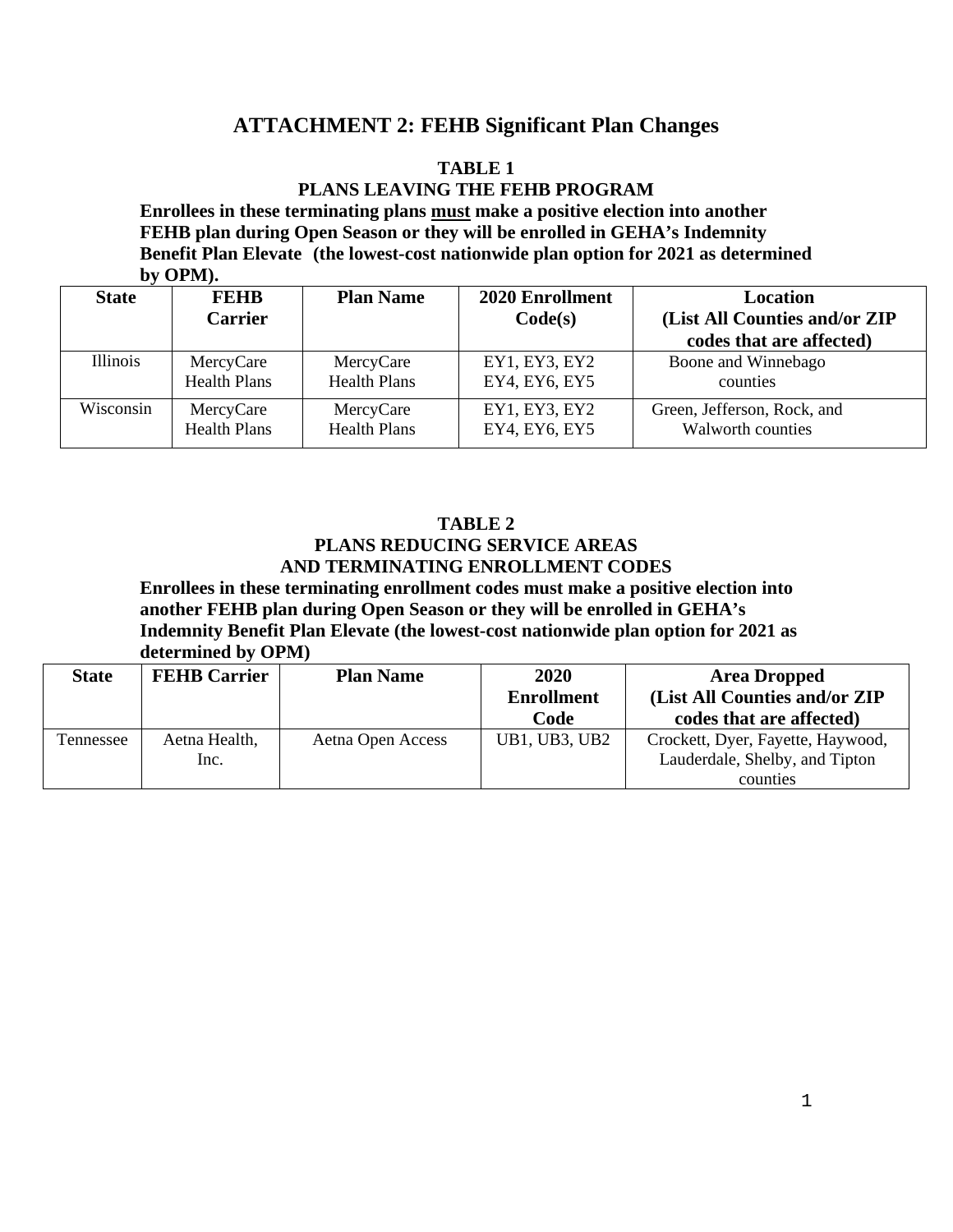# **TABLE 3**

# **PLANS TERMINATING OPTION AND ENROLLMENT CODES Enrollees in the plan's terminating option will be automatically enrolled into the plan option that is identified in the table below unless they enroll in another plan**

|              | during Open Season.                                 |                                          |                                                       |                                              |                                     |  |  |
|--------------|-----------------------------------------------------|------------------------------------------|-------------------------------------------------------|----------------------------------------------|-------------------------------------|--|--|
| <b>State</b> | <b>FEHB</b> Carrier                                 | <b>Plan Name</b>                         | <b>Terminating</b><br><b>Options</b><br>(end of 2020) | <b>Terminating</b><br>Codes<br>(end of 2020) | <b>Option and Codes for</b><br>2021 |  |  |
| California   | Blue Shield of<br>California                        | Blue Shield of<br>California             | Standard                                              | SI4, SI6, SI5                                | High - SI1, SI3, SI2                |  |  |
| California   | Health Net of<br>California                         | Health Net of<br>California              | Standard                                              | LP4, LP6, LP5                                | Basic - P61, P63, P62               |  |  |
| New Jersey   | <b>GHI</b>                                          | <b>GHI</b>                               | $HDHP*$                                               | 811, 813, 812                                | Standard - 804, 806, 805            |  |  |
| New York     | Capital District<br>Physicians'<br>Health Plan, Inc | <b>CDPHP</b> Universal<br>Benefits, Inc. | High                                                  | SG1, SG3, SG2                                | Standard - SG4, SG6, SG5            |  |  |
| New York     | <b>GHI</b>                                          | <b>GHI</b>                               | $HDHP*$                                               | 811, 813, 812                                | Standard - 804, 806, 805            |  |  |
| Pennsylvania | <b>UPMC</b> Health<br>Plan                          | <b>UPMC</b> Health<br>Plan               | High                                                  | 8W1, 8W3, 8W2                                | Standard - UW4, UW6, UW5            |  |  |
| Pennsylvania | <b>UPMC</b> Health<br>Plan                          | <b>UPMC</b> Health<br>Plan               | High                                                  | YS1, YS3, YS2                                | Standard - YT4, YT6, YT5            |  |  |

**\*Enrollees who want to continue enrollment in 2021 in an HDHP and receive or make additional contributions to the Health Savings Account (HSA) must change to another HDHP in the FEHB Program during Open Season. They need to contact their current 2020 HDHP HSA Fiduciary and the Internal Revenue Service (IRS) for any guidance and questions about their HSA, including tax considerations and penalties. If enrollees are interested in consolidating their HSA accounts, they also need to contact their upcoming 2021 HDHP HSA Fiduciary.**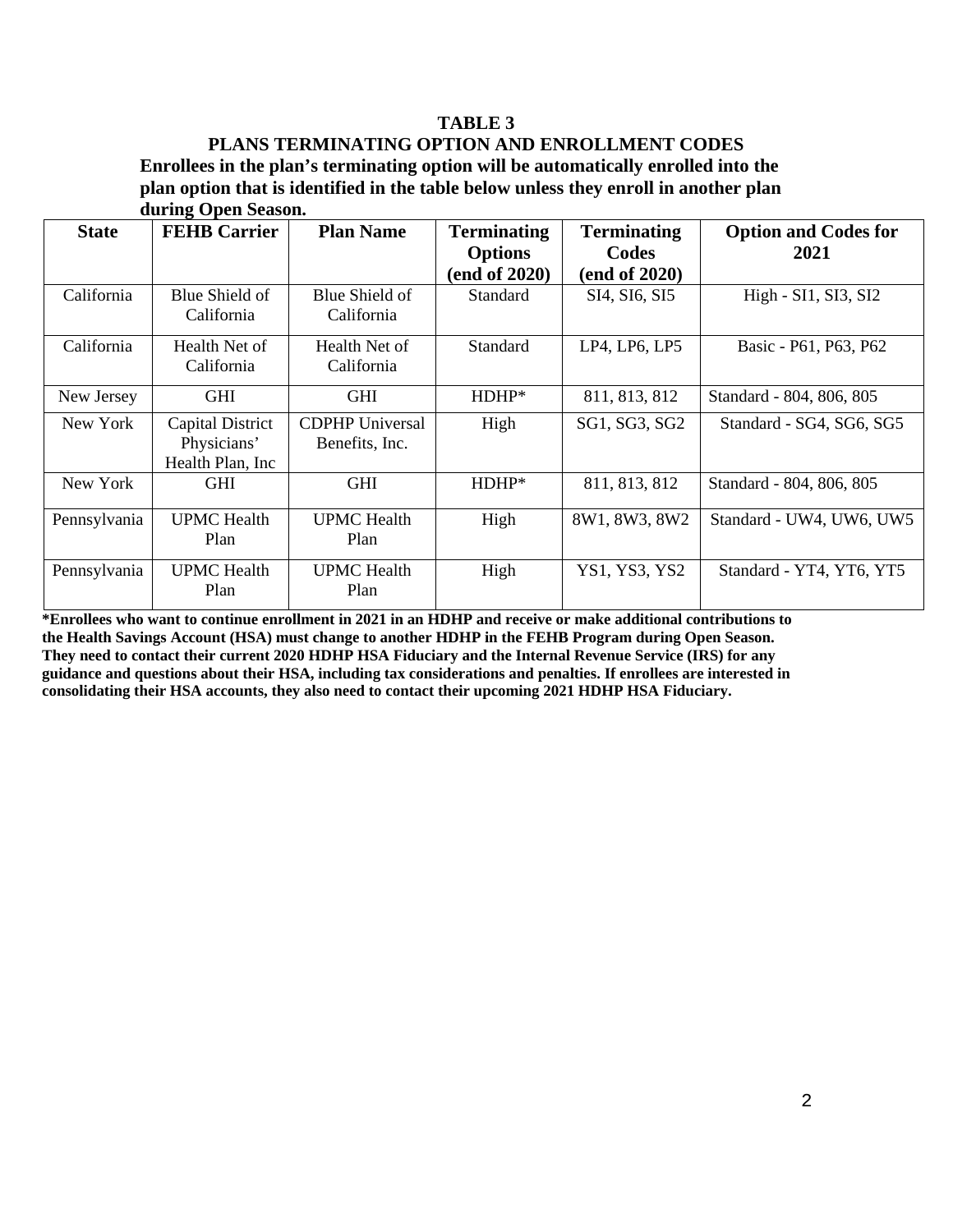|              |                                 | PLANS ADDING NEW OPTIONS AND ENROLLMENT CODES |              |                 |                                                        |  |  |  |
|--------------|---------------------------------|-----------------------------------------------|--------------|-----------------|--------------------------------------------------------|--|--|--|
| <b>State</b> | <b>FEHB</b>                     | <b>Plan Name</b>                              | <b>New</b>   | 2021 Enrollment | <b>Location</b>                                        |  |  |  |
|              | <b>Carrier</b>                  |                                               | Option       | Codes           | (List All Counties and/or                              |  |  |  |
|              |                                 |                                               |              |                 | <b>ZIP</b> codes that are affected)                    |  |  |  |
| Idaho        | Kaiser                          | Kaiser Permanente                             | Basic*       | PT4, PT6, PT5   | Kootenai and Latah counties                            |  |  |  |
|              | Foundation                      |                                               |              |                 |                                                        |  |  |  |
|              | Health Plan of                  | Washington Core**                             |              |                 |                                                        |  |  |  |
|              | Washington                      |                                               |              |                 |                                                        |  |  |  |
| Oregon       | Kaiser<br>Foundation            | Kaiser Permanente<br>- Northwest**            | Basic*       | AM1, AM3, AM2   | Clackamas, Columbia, Lane,<br>Marion, Multnomah, Polk, |  |  |  |
|              | Health Plan of<br>the Northwest |                                               |              |                 | Washington and Yamhill<br>counties                     |  |  |  |
|              |                                 |                                               |              |                 | Benton County ZIP codes:                               |  |  |  |
|              |                                 |                                               |              |                 | 97330, 97331, 97333, 97339,<br>97370, 97456            |  |  |  |
|              |                                 |                                               |              |                 | Hood River County ZIP codes:                           |  |  |  |
|              |                                 |                                               |              |                 | 97014, 97031, 97041, 97044                             |  |  |  |
|              |                                 |                                               |              |                 | Linn County ZIP codes: 97321,                          |  |  |  |
|              |                                 |                                               |              |                 | 97322, 97335, 97355, 97358,                            |  |  |  |
|              |                                 |                                               |              |                 | 97360, 97374, 97389, 97446                             |  |  |  |
| Pennsylvania | Geisinger                       | Geisinger Health                              | <b>Basic</b> | AJ1, AJ3, AJ2   | Adams, Berks, Blair, Bradford,                         |  |  |  |
|              | Health Plan                     | Plan                                          |              |                 | Cambria, Cameron, Carbon,                              |  |  |  |
|              |                                 |                                               |              |                 | Centre, Clearfield, Clinton,                           |  |  |  |
|              |                                 |                                               |              |                 | Columbia, Cumberland,                                  |  |  |  |
|              |                                 |                                               |              |                 | Dauphin, Fulton, Huntingdon,                           |  |  |  |
|              |                                 |                                               |              |                 | Jefferson, Juniata, Lackawanna,                        |  |  |  |
|              |                                 |                                               |              |                 | Lancaster, Lebanon, Lehigh,                            |  |  |  |
|              |                                 |                                               |              |                 | Luzerne, Lycoming, Mifflin,<br>Monroe, Montour,        |  |  |  |
|              |                                 |                                               |              |                 | Northampton, Northumberland,                           |  |  |  |
|              |                                 |                                               |              |                 | Perry, Pike, Potter, Schuylkill,                       |  |  |  |
|              |                                 |                                               |              |                 | Snyder, Somerset, Sullivan,                            |  |  |  |
|              |                                 |                                               |              |                 | Susquehanna, Tioga, Union,                             |  |  |  |
|              |                                 |                                               |              |                 | Wayne, Wyoming, and York                               |  |  |  |
|              |                                 |                                               |              |                 | counties                                               |  |  |  |
|              |                                 |                                               |              |                 | Bedford County ZIP codes:                              |  |  |  |
|              |                                 |                                               |              |                 | 15521, 15554, 16614, 16633,                            |  |  |  |
|              |                                 |                                               |              |                 | 16650, 16655, 16659, 16664,                            |  |  |  |
|              |                                 |                                               |              |                 | 16667, 16670, 16672, 16678,                            |  |  |  |
|              |                                 |                                               |              |                 | 16679, 16695                                           |  |  |  |
|              |                                 |                                               |              |                 | Elk County ZIP codes: 15821,                           |  |  |  |
|              |                                 |                                               |              |                 | 15822, 15823, 15827, 15831,                            |  |  |  |
|              |                                 |                                               |              |                 | 15841, 15846, 15860, 15868                             |  |  |  |

**TABLE 4 PLANS ADDING NEW OPTIONS AND ENROLLMENT CODES**

**\*Branded as Prosper in the Plan brochure**

**\*\*Plan name changed in 2021**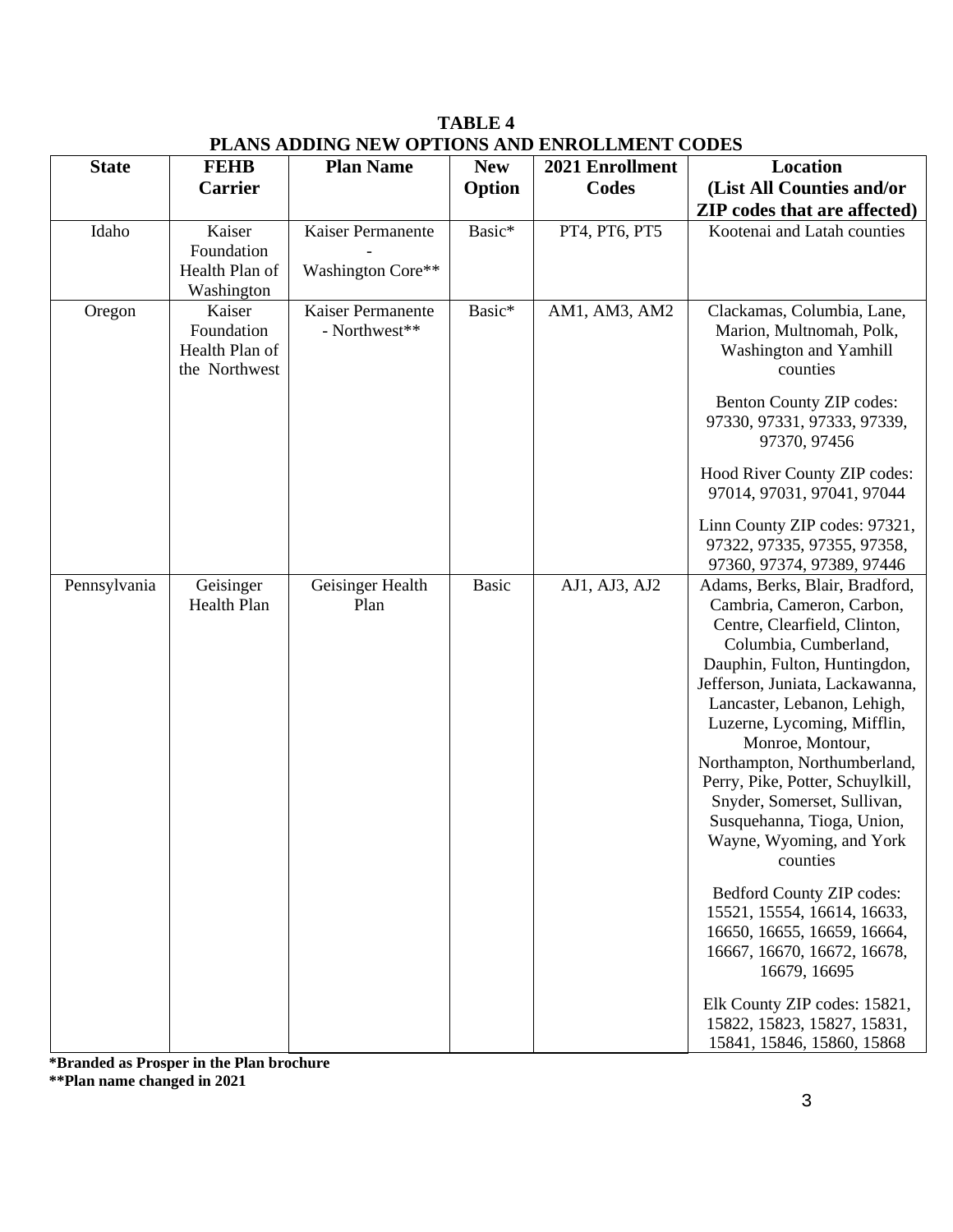| Washington | Kaiser<br>Foundation<br>Health Plan of<br>Washington         | Kaiser Permanente<br>Washington Core**                       | Basic*       | PT4, PT6, PT5 | Benton, Columbia, Franklin,<br>Island, King, Kitsap, Kittitas,<br>Lewis, Mason, Pierce, Skagit,<br>Snohomish, Spokane, Thurston,<br>Walla Walla, Whatcom,<br>Whitman, and Yakima counties<br><b>Grays Harbor County ZIP</b><br>codes: 98541, 98559, 98557,<br>98568<br>Jefferson County ZIP codes:<br>98320, 98325, 98334,<br>98339, 98358, 98365, 98368,<br>98376 |
|------------|--------------------------------------------------------------|--------------------------------------------------------------|--------------|---------------|--------------------------------------------------------------------------------------------------------------------------------------------------------------------------------------------------------------------------------------------------------------------------------------------------------------------------------------------------------------------|
| Washington | Kaiser<br>Foundation<br>Health Plan of<br>the Northwest      | Kaiser Permanente<br>- Northwest**                           | Basic*       | AM1, AM3, AM2 | Clark and Cowlitz counties<br>Wahkiakum County ZIP codes:<br>98612, 98647<br>Skamania County ZIP codes:<br>98605, 98610, 98639, 98648,<br>98651, 98671                                                                                                                                                                                                             |
| Wisconsin  | Dean Health<br>Plan, Inc.                                    | Dean Health Plan,<br>Inc.                                    | <b>Basic</b> | AG1, AG3, AG2 | Dane, Dodge, Fond du Lac,<br>Green, Rock, and Sauk counties                                                                                                                                                                                                                                                                                                        |
| Wisconsin  | Group Health<br>Cooperative of<br>South Central<br>Wisconsin | Group Health<br>Cooperative of<br>South Central<br>Wisconsin | Standard     | WJ4, WJ6, WJ5 | Adams, Columbia, Dane,<br>Dodge, Green, Iowa, Jefferson,<br>Juneau, Lafayette, Richland,<br>Rock, Sauk, and Vernon<br>counties                                                                                                                                                                                                                                     |

**\*Branded as Prosper in the Plan brochure \*\*Plan name changed in 2021**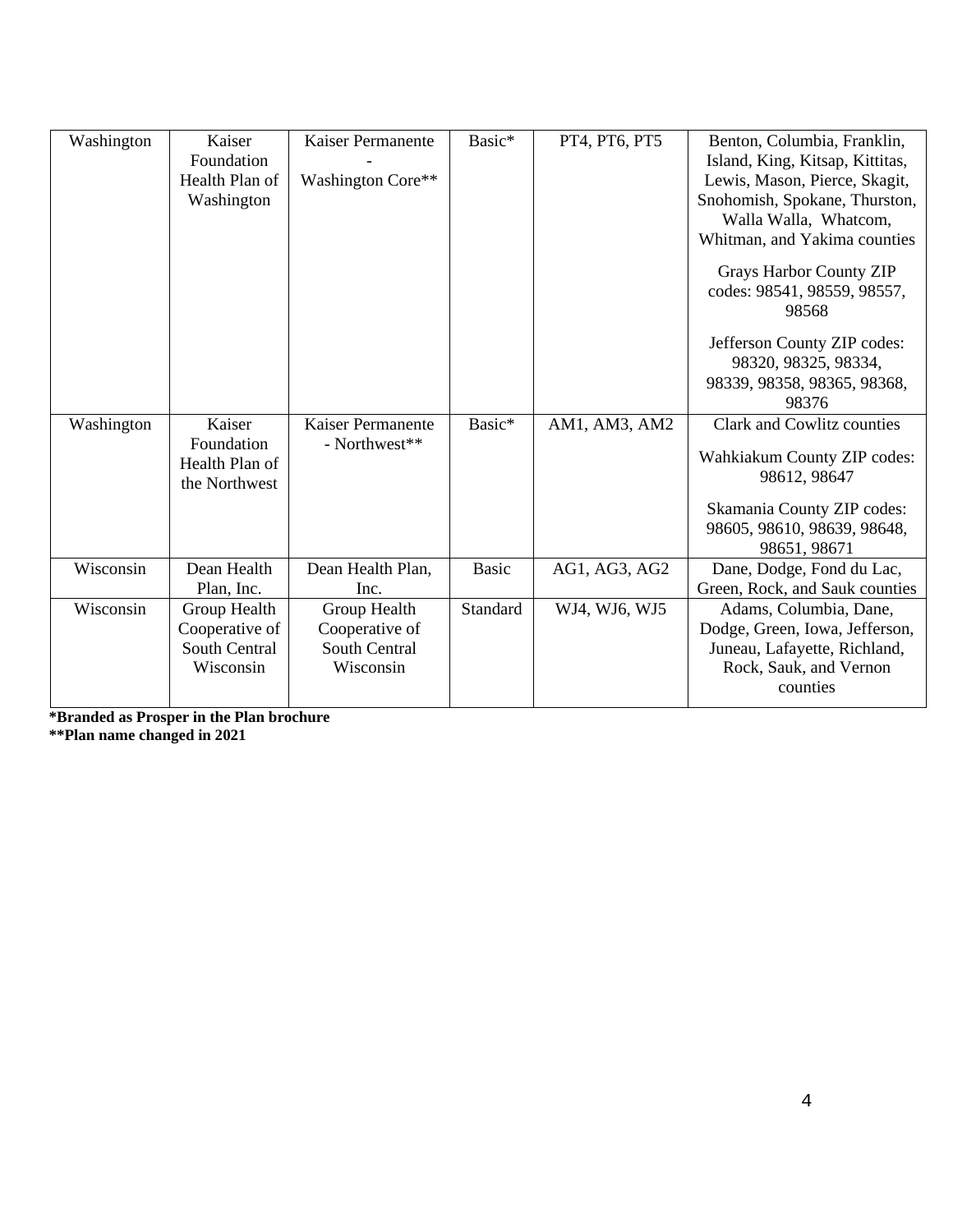|              |                       | <u>SERVICE AREA EXPANSIONS WITHOUT NEW ENROLLMENT CODES</u> |                    |                 |                                            |
|--------------|-----------------------|-------------------------------------------------------------|--------------------|-----------------|--------------------------------------------|
| <b>State</b> | <b>FEHB Carrier</b>   | <b>Plan Name</b>                                            | <b>Plan Option</b> | 2021 Enrollment | <b>Location of Areas</b>                   |
|              |                       |                                                             |                    | Codes           | (List All Counties                         |
|              |                       |                                                             |                    |                 | and/or ZIP codes that                      |
|              |                       |                                                             |                    |                 | are affected)                              |
| Georgia      | Anthem BCBS           | <b>Blue Open Access</b>                                     | High               | QM1, QM3, QM2   | Banks, Bibb,                               |
|              |                       | <b>POS</b>                                                  |                    |                 | Chattahoochee,                             |
|              |                       |                                                             |                    |                 | Columbia, Crawford,                        |
|              |                       |                                                             |                    |                 | Harris, Houston, Jackson,                  |
|              |                       |                                                             |                    |                 | McDuffie, Monroe,                          |
|              |                       |                                                             |                    |                 | Muscogee, Peach,                           |
|              |                       |                                                             |                    |                 | Richmond, Talbot,                          |
|              |                       |                                                             |                    |                 | Taliaferro, Troup, Upson,                  |
|              |                       |                                                             |                    |                 | and Wilkes counties                        |
| Iowa         | HealthPartners        | HealthPartners                                              | High               | V31, V33, V32   | Adair, Adams,                              |
|              |                       |                                                             | Standard           | V34, V36, V35   | Appanoose, Audubon,                        |
|              |                       |                                                             |                    |                 | Benton, Boone, Butler,                     |
|              |                       |                                                             |                    |                 | Calhoun, Carroll, Cass,                    |
|              |                       |                                                             |                    |                 | Cedar, Clarke, Clinton,                    |
|              |                       |                                                             |                    |                 | Crawford, Dallas, Davis,                   |
|              |                       |                                                             |                    |                 | Decatur, Des Moines,                       |
|              |                       |                                                             |                    |                 | Dubuque, Franklin,                         |
|              |                       |                                                             |                    |                 | Fremont, Greene, Grundy,                   |
|              |                       |                                                             |                    |                 | Guthrie, Hamilton,                         |
|              |                       |                                                             |                    |                 | Hardin, Harrison, Henry,                   |
|              |                       |                                                             |                    |                 | Humboldt, Ida, Iowa,                       |
|              |                       |                                                             |                    |                 | Jackson, Jasper, Jefferson,                |
|              |                       |                                                             |                    |                 | Johnson, Jones, Keokuk,                    |
|              |                       |                                                             |                    |                 | Lee, Linn, Louisa, Lucas,                  |
|              |                       |                                                             |                    |                 | Madison, Mahaska,                          |
|              |                       |                                                             |                    |                 | Marion, Marshall, Mills,                   |
|              |                       |                                                             |                    |                 | Monona, Monroe,                            |
|              |                       |                                                             |                    |                 | Montgomery, Muscatine,                     |
|              |                       |                                                             |                    |                 | Page, Polk,                                |
|              |                       |                                                             |                    |                 | Pottawattamie,                             |
|              |                       |                                                             |                    |                 | Poweshiek, Ringgold,                       |
|              |                       |                                                             |                    |                 | Sac, Scott, Shelby, Story,                 |
|              |                       |                                                             |                    |                 | Tama, Taylor, Union, Van                   |
|              |                       |                                                             |                    |                 | Buren, Wapello, Warren,                    |
|              |                       |                                                             |                    |                 | Washington, Wayne,                         |
|              |                       |                                                             |                    |                 | Webster, and Wright<br>counties            |
| Ohio         | <b>Medical Mutual</b> | Medical Mutual of                                           | Standard           | X64, X66, X65   |                                            |
|              |                       | Ohio                                                        | <b>Basic</b>       | X61, X63, X62   | Auglaize, Mercer, and<br>Williams counties |
|              |                       |                                                             |                    |                 |                                            |

**TABLE 5 SERVICE AREA EXPANSIONS WITHOUT NEW ENROLLMENT CODES**

**\*\*Plan name changed in 2021**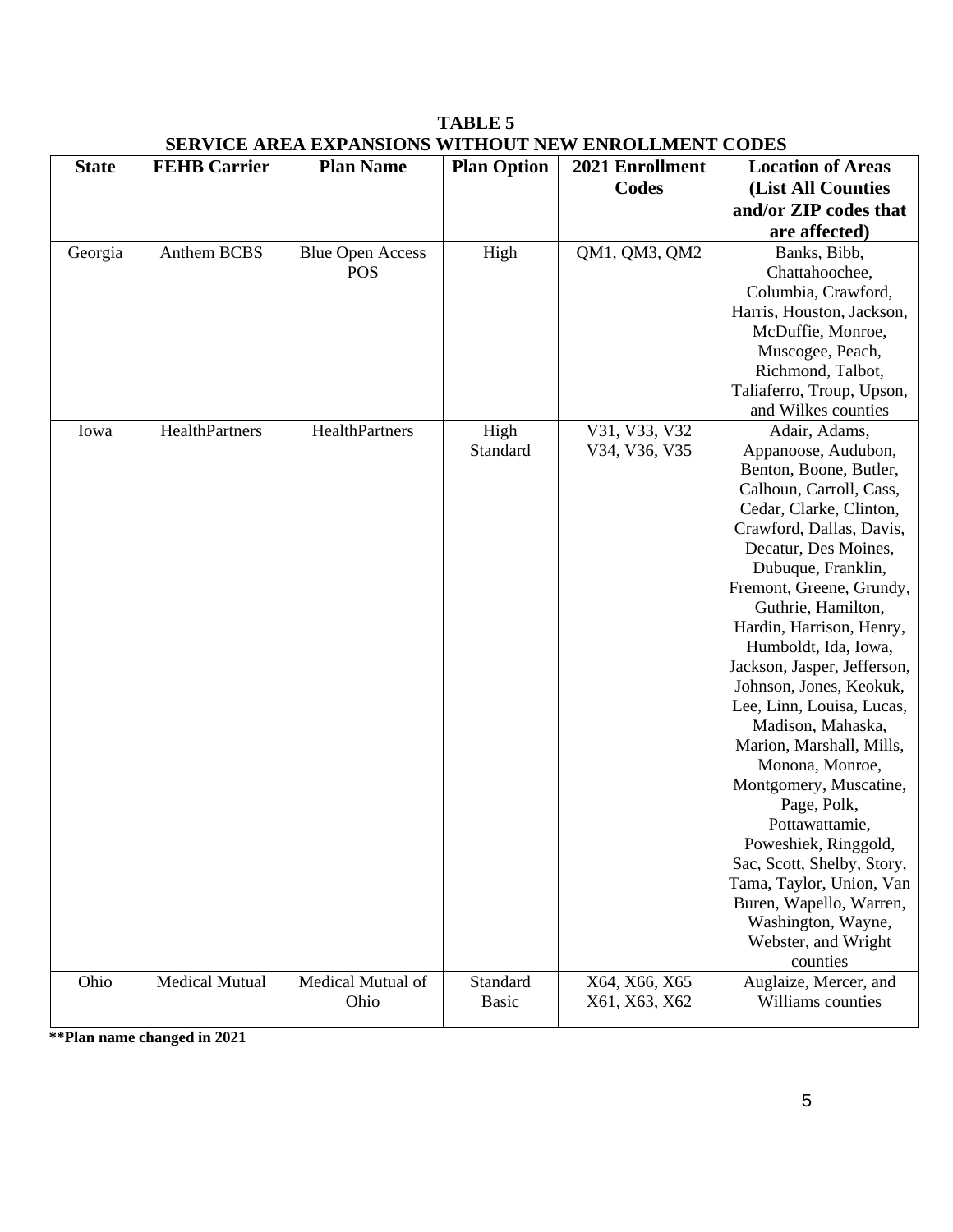| Oregon    | Kaiser<br>Foundation<br>Health Plan of the<br>Northwest | Kaiser Permanente<br>- Northwest** | High<br><b>Standard</b> | 571, 573, 572<br>574, 576, 575  | Lane County<br>97412, 97413, 97430,<br>97434, 97439, 97453,<br>97463, 97480, 97488,<br>97490, 97492, 97493                                                                                                              |
|-----------|---------------------------------------------------------|------------------------------------|-------------------------|---------------------------------|-------------------------------------------------------------------------------------------------------------------------------------------------------------------------------------------------------------------------|
| Wisconsin | <b>HealthPartners</b>                                   | HealthPartners                     | High<br><b>Standard</b> | V31, V33, V32,<br>V34, V36, V35 | Brown, Calumet,<br>Florence, Forest, Green<br>Lake, Kewaunee,<br>Langlade, Lincoln,<br>Manitowoc, Marinette,<br>Marquette, Menominee,<br>Oconto, Outagamie,<br>Shawano, Waupaca,<br>Waushara, and<br>Winnebago counties |

**\*\*Plan name changed in 2021**

| <b>TABLE 6</b>                            |  |  |  |  |
|-------------------------------------------|--|--|--|--|
| <b>NEW PLAN ENTERING THE FEHB PROGRAM</b> |  |  |  |  |

| <b>State</b>                                         | <b>FEHB Carrier</b>                            | <b>Plan Name</b>                   | <b>Plan Option</b> | <b>2021 New</b><br><b>Enrollment Codes</b> | <b>Location of Areas</b><br>(List All Counties<br>and/or ZIP codes<br>that are affected)<br>Alpha-numerical<br>order |
|------------------------------------------------------|------------------------------------------------|------------------------------------|--------------------|--------------------------------------------|----------------------------------------------------------------------------------------------------------------------|
| All Contiguous<br>States and<br>Washington, DC       | UnitedHealthcare<br>Insurance Company,<br>Inc. | UnitedHealthcare<br>Advantage Plan | High               | Y51, Y53, Y52                              | All Contiguous<br>States and<br>Washington, DC                                                                       |
| EXCEPT: Alaska,<br>Hawaii, and the US<br>Territories |                                                |                                    |                    |                                            | EXCEPT: Alaska,<br>Hawaii, and the US<br>Territories                                                                 |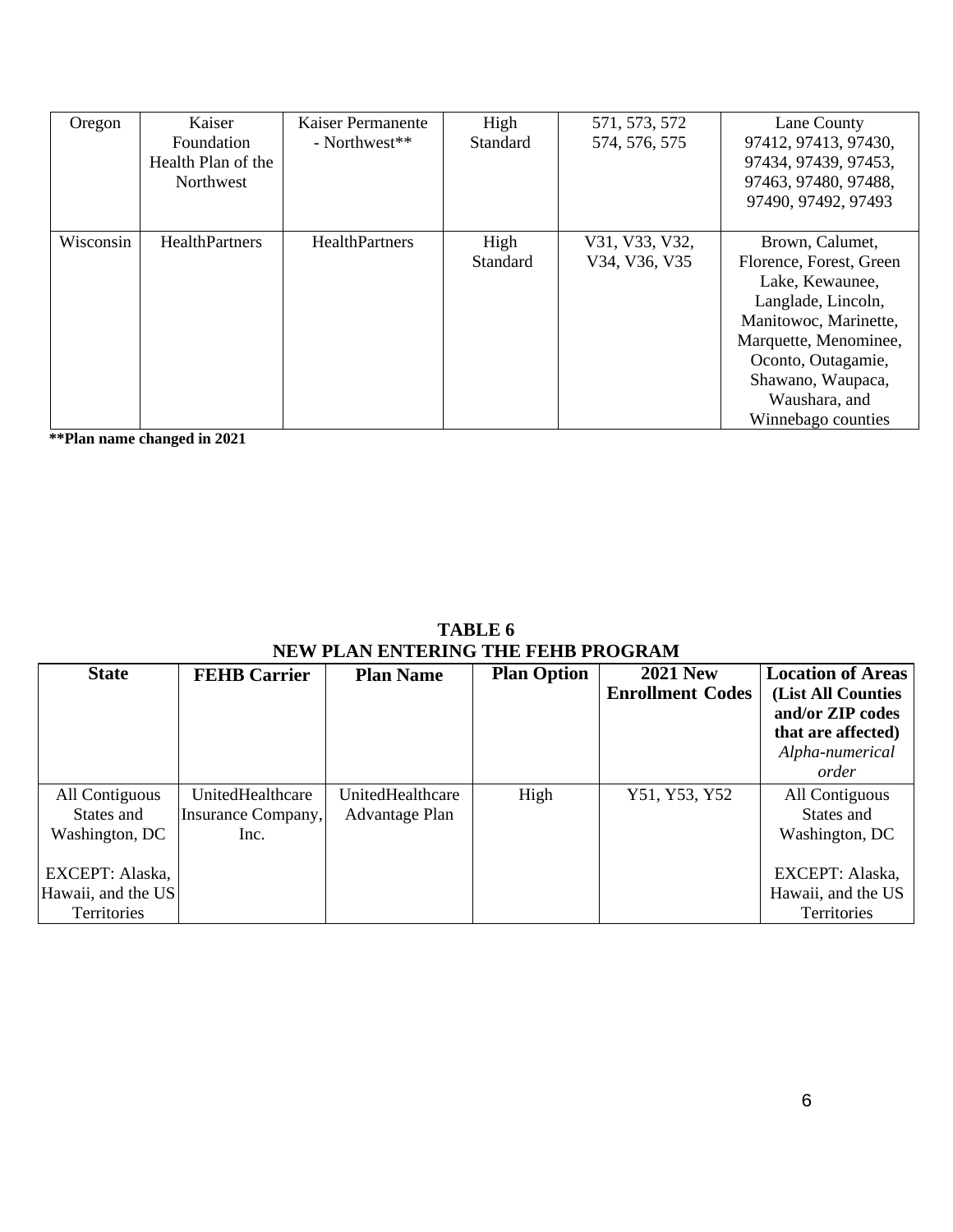| <b>State</b>    | <b>FEHB Carrier</b>                                                                   | <b>Old Plan Name</b>                                                                   | <b>New Plan Name</b>                                                            | <b>Plan Codes</b>                               |
|-----------------|---------------------------------------------------------------------------------------|----------------------------------------------------------------------------------------|---------------------------------------------------------------------------------|-------------------------------------------------|
| Alabama         | UnitedHealthcare<br>Insurance<br>Company, Inc.                                        | UnitedHealthcare<br>Insurance Company,<br>Inc. Choice Plus<br>Primary Advantage        | UnitedHealthcare<br>Insurance<br>Company, Inc.<br><b>Choice Plus</b><br>Primary | AS1, AS3, AS2                                   |
| Alabama         | UnitedHealthcare<br>Insurance<br>Company, Inc.                                        | UnitedHealthcare<br>Insurance Company,<br>Inc. Choice Primary<br>Advantage             | UnitedHealthcare<br>Insurance<br>Company, Inc.<br><b>Choice Primary</b>         | Y81, Y83, Y82                                   |
| Arizona         | UnitedHealthcare<br>Insurance<br>Company, Inc.                                        | UnitedHealthcare<br>Insurance Company,<br>Inc. Choice Primary<br>Advantage             | UnitedHealthcare<br>Insurance<br>Company, Inc.<br><b>Choice Primary</b>         | VD1, VD3, VD2                                   |
| Arizona         | UnitedHealthcare<br>Insurance<br>Company, Inc.                                        | UnitedHealthcare<br>Insurance Company,<br>Inc. Choice Plus<br>Primary Advantage        | UnitedHealthcare<br>Insurance<br>Company, Inc.<br><b>Choice Plus</b><br>Primary | WF1, WF3, WF2                                   |
| <b>Arkansas</b> | UnitedHealthcare<br>Insurance<br>Company, Inc.                                        | UnitedHealthcare<br>Insurance Company,<br>Inc. Choice Plus<br>Primary Advantage        | UnitedHealthcare<br>Insurance<br>Company, Inc.<br><b>Choice Plus</b><br>Primary | AS1, AS3, AS2                                   |
| <b>Arkansas</b> | UnitedHealthcare<br>Insurance<br>Company, Inc.                                        | UnitedHealthcare<br>Insurance Company,<br>Inc. Choice Primary<br>Advantage             | UnitedHealthcare<br>Insurance<br>Company, Inc.<br><b>Choice Primary</b>         | Y81, Y83, Y82                                   |
| California      | Kaiser<br>Foundation<br>Health Plan, Inc.<br>Northern<br>California<br>Region: Fresno | <b>Kaiser Foundation</b><br>Health Plan, Inc.<br>Northern California<br>Region: Fresno | Kaiser Permanente<br>- Fresno California                                        | NZ1, NZ3, NZ2<br>NZ4, NZ6, NZ5                  |
| California      | Kaiser<br>Foundation<br>Health Plan, Inc.<br>Northern<br>California Region            | Kaiser Foundation<br>Health Plan, Inc.<br>Northern California<br>Region                | Kaiser Permanente<br>Northern California                                        | 591, 593, 592<br>594, 596, 595<br>KC1, KC3, KC2 |
| California      | Kaiser<br>Foundation<br>Health Plan, Inc.<br>Southern<br>California Region            | <b>Kaiser Foundation</b><br>Health Plan, Inc.<br>Southern California<br>Region         | Kaiser Permanente<br>Southern California                                        | 621, 623, 622<br>624, 626, 625                  |

**Table 7 Plans Changing Name**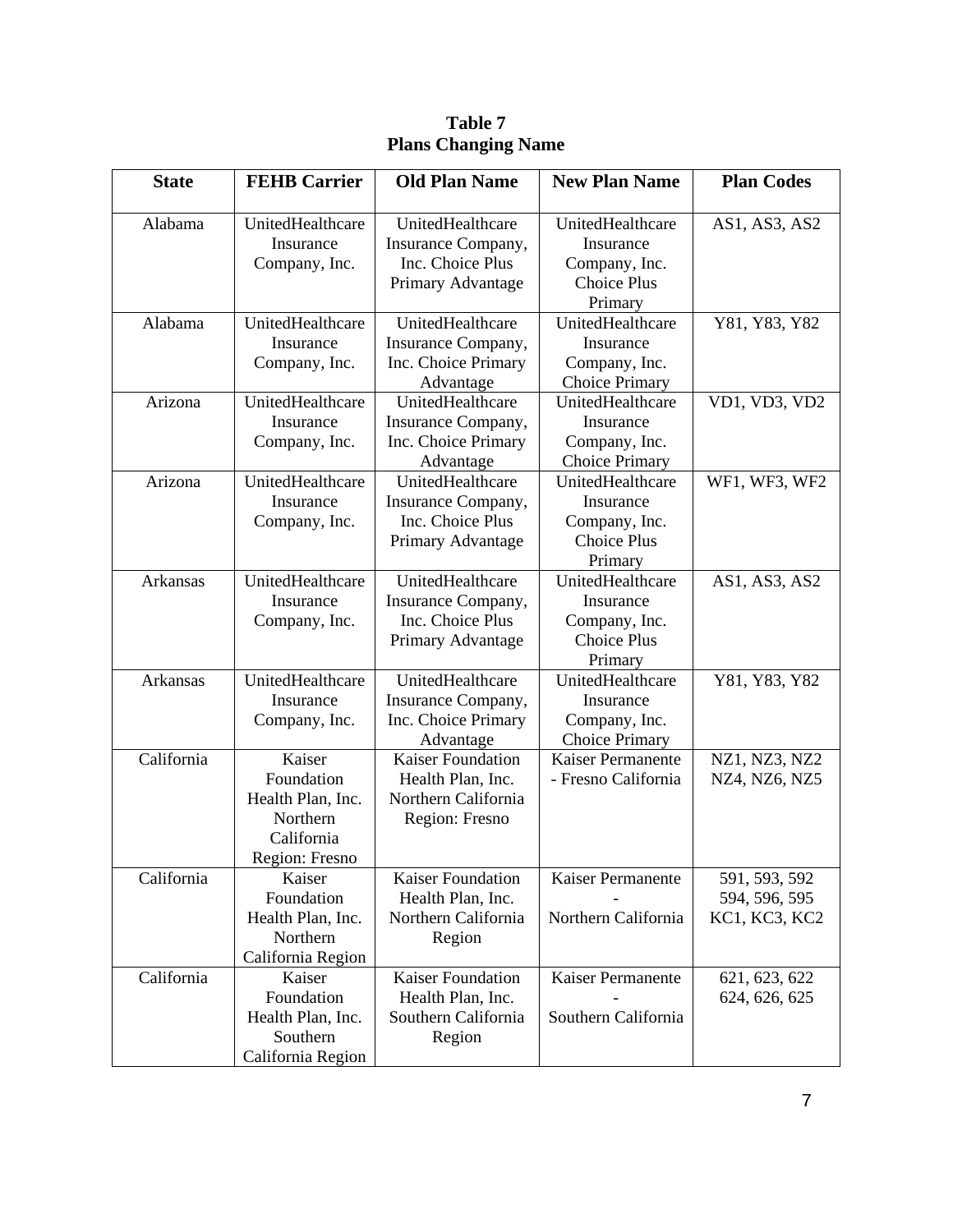| Colorado    | Kaiser            | <b>Kaiser Foundation</b>              | Kaiser Permanente                          | 651, 653, 652  |
|-------------|-------------------|---------------------------------------|--------------------------------------------|----------------|
|             | Foundation        | Health Plan of                        | - Colorado                                 | 654, 656, 655  |
|             | Health Plan of    | Colorado                              |                                            | N41, N43, N42  |
|             | Colorado          |                                       |                                            |                |
| District of | Kaiser            | <b>Kaiser Foundation</b>              | Kaiser Permanente                          | E31, E33, E32  |
| Columbia    | Foundation        | Health Plan of the                    |                                            | E34, E36, E35  |
|             | Health Plan of    | Mid-Atlantic States,                  | <b>Mid-Atlantic States</b>                 | T71, T73, T72  |
|             | the Mid-Atlantic  | Inc.                                  |                                            |                |
|             | States, Inc.      |                                       |                                            |                |
| District of | UnitedHealthcare  | UnitedHealthcare                      | UnitedHealthcare                           | AS1, AS3, AS2  |
| Columbia    | Insurance         | Insurance Company,                    | Insurance                                  |                |
|             | Company, Inc.     | Inc. Choice Plus                      | Company, Inc.                              |                |
|             |                   | Primary Advantage                     | <b>Choice Plus</b>                         |                |
|             |                   |                                       | Primary                                    |                |
| District of | UnitedHealthcare  | UnitedHealthcare                      | UnitedHealthcare                           | Y81, Y83, Y82  |
| Columbia    | Insurance         | Insurance Company,                    | Insurance                                  |                |
|             | Company, Inc.     | Inc. Choice Primary                   | Company, Inc.                              |                |
|             |                   | Advantage                             | <b>Choice Primary</b>                      |                |
| Florida     | UnitedHealthcare  | UnitedHealthcare                      | UnitedHealthcare                           | AS1, AS3, AS2  |
|             | Insurance         | Insurance Company,                    | Insurance                                  |                |
|             | Company, Inc.     | Inc. Choice Plus                      | Company, Inc.                              |                |
|             |                   | Primary Advantage                     | <b>Choice Plus</b>                         |                |
|             |                   |                                       | Primary                                    |                |
| Florida     | UnitedHealthcare  | UnitedHealthcare                      | UnitedHealthcare                           | Y81, Y83, Y82  |
|             | Insurance         | Insurance Company,                    | Insurance                                  |                |
|             | Company, Inc.     | Inc. Choice Primary                   | Company, Inc.                              |                |
|             | Kaiser            | Advantage<br><b>Kaiser Foundation</b> | <b>Choice Primary</b><br>Kaiser Permanente |                |
| Georgia     | Foundation        | Health Plan of                        |                                            | F81, F83, F82  |
|             | Health Plan of    |                                       | - Georgia                                  | F84, F86, F85  |
|             | Georgia, Inc.     | Georgia, Inc.                         |                                            | LA1, LA3, LA2  |
|             | UnitedHealthcare  | UnitedHealthcare                      | UnitedHealthcare                           | AS1, AS3, AS2  |
| Georgia     | Insurance         | Insurance Company,                    | Insurance                                  |                |
|             | Company, Inc.     | Inc. Choice Plus                      | Company, Inc.                              |                |
|             |                   | Primary Advantage                     | <b>Choice Plus</b>                         |                |
|             |                   |                                       | Primary                                    |                |
| Georgia     | UnitedHealthcare  | UnitedHealthcare                      | UnitedHealthcare                           | Y81, Y83, Y82  |
|             | Insurance         | Insurance Company,                    | Insurance                                  |                |
|             | Company, Inc.     | Inc. Choice Primary                   | Company, Inc.                              |                |
|             |                   | Advantage                             | <b>Choice Primary</b>                      |                |
| Hawaii      | Kaiser            | <b>Kaiser Foundation</b>              | Kaiser Permanente                          | 631, 633, 632, |
|             | Foundation        | Health Plan, Inc.                     | - Hawaii                                   | 634, 636, 635  |
|             | Health Plan, Inc. | Hawaii Region                         |                                            |                |
|             | Hawaii Region     |                                       |                                            |                |
| Idaho       | Kaiser            | <b>Kaiser Foundation</b>              | Kaiser Permanente                          | 541, 543, 542  |
|             | Foundation        | Health Plan of                        | - Washington Core                          | 544,546, 545   |
|             | Health Plan of    | Washington                            |                                            |                |
|             | Washington        |                                       |                                            |                |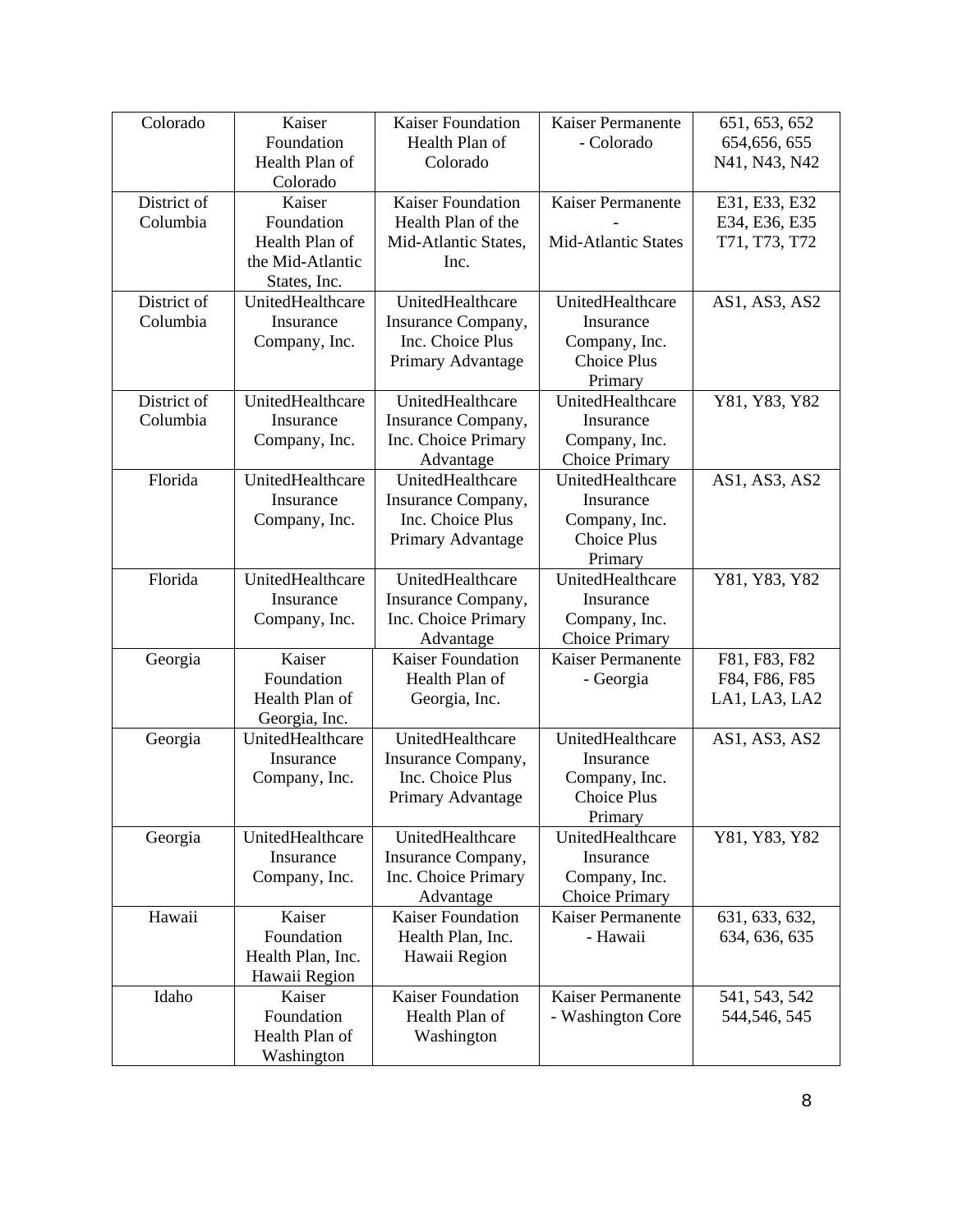| Illinois        | UnitedHealthcare | UnitedHealthcare         | UnitedHealthcare           | AS1, AS3, AS2 |
|-----------------|------------------|--------------------------|----------------------------|---------------|
|                 | Insurance        | Insurance Company,       | Insurance                  |               |
|                 | Company, Inc.    | Inc. Choice Plus         | Company, Inc.              |               |
|                 |                  | Primary Advantage        | <b>Choice Plus</b>         |               |
|                 |                  |                          | Primary                    |               |
| <b>Illinois</b> | UnitedHealthcare | UnitedHealthcare         | UnitedHealthcare           | Y81, Y83, Y82 |
|                 | Insurance        | Insurance Company,       | Insurance                  |               |
|                 | Company, Inc.    | Inc. Choice Primary      | Company, Inc.              |               |
|                 |                  | Advantage                | <b>Choice Primary</b>      |               |
| Iowa            | UnitedHealthcare | UnitedHealthcare         | UnitedHealthcare           | AS1, AS3, AS2 |
|                 | Insurance        | Insurance Company,       | Insurance                  |               |
|                 | Company, Inc.    | Inc. Choice Plus         | Company, Inc.              |               |
|                 |                  | Primary Advantage        | <b>Choice Plus</b>         |               |
|                 |                  |                          | Primary                    |               |
| Iowa            | UnitedHealthcare | UnitedHealthcare         | UnitedHealthcare           | Y81, Y83, Y82 |
|                 | Insurance        | Insurance Company,       | Insurance                  |               |
|                 | Company, Inc.    | Inc. Choice Primary      | Company, Inc.              |               |
|                 |                  | Advantage                | <b>Choice Primary</b>      |               |
| Kentucky        | UnitedHealthcare | UnitedHealthcare         | UnitedHealthcare           | AS1, AS3, AS2 |
|                 | Insurance        | Insurance Company,       | Insurance                  |               |
|                 | Company, Inc.    | Inc. Choice Plus         | Company, Inc.              |               |
|                 |                  | Primary Advantage        | <b>Choice Plus</b>         |               |
|                 |                  |                          | Primary                    |               |
| Kentucky        | UnitedHealthcare | UnitedHealthcare         | UnitedHealthcare           | Y81, Y83, Y82 |
|                 | Insurance        | Insurance Company,       | Insurance                  |               |
|                 | Company, Inc.    | Inc. Choice Primary      | Company, Inc.              |               |
|                 |                  | Advantage                | <b>Choice Primary</b>      |               |
| Louisiana       | UnitedHealthcare | UnitedHealthcare         | UnitedHealthcare           | AS1, AS3, AS2 |
|                 | Insurance        | Insurance Company,       | Insurance                  |               |
|                 | Company, Inc.    | Inc. Choice Plus         | Company, Inc.              |               |
|                 |                  | Primary Advantage        | <b>Choice Plus</b>         |               |
|                 |                  |                          | Primary                    |               |
| Louisiana       | UnitedHealthcare | UnitedHealthcare         | UnitedHealthcare           | Y81, Y83, Y82 |
|                 | Insurance        | Insurance Company,       | Insurance                  |               |
|                 | Company, Inc.    | Inc. Choice Primary      | Company, Inc.              |               |
|                 |                  | Advantage                | <b>Choice Primary</b>      |               |
| Maryland        | Kaiser           | <b>Kaiser Foundation</b> | Kaiser Permanente          | E31, E33, E32 |
|                 | Foundation       | Health Plan of the       |                            | E34, E36, E35 |
|                 | Health Plan of   | Mid-Atlantic States,     | <b>Mid-Atlantic States</b> | T71, T73, T72 |
|                 | the Mid-Atlantic | Inc.                     |                            |               |
|                 | States, Inc.     |                          |                            |               |
| Maryland        | UnitedHealthcare | UnitedHealthcare         | UnitedHealthcare           | AS1, AS3, AS2 |
|                 | Insurance        | Insurance Company,       | Insurance                  |               |
|                 | Company, Inc.    | Inc. Choice Plus         | Company, Inc.              |               |
|                 |                  | Primary Advantage        | <b>Choice Plus</b>         |               |
|                 |                  |                          | Primary                    |               |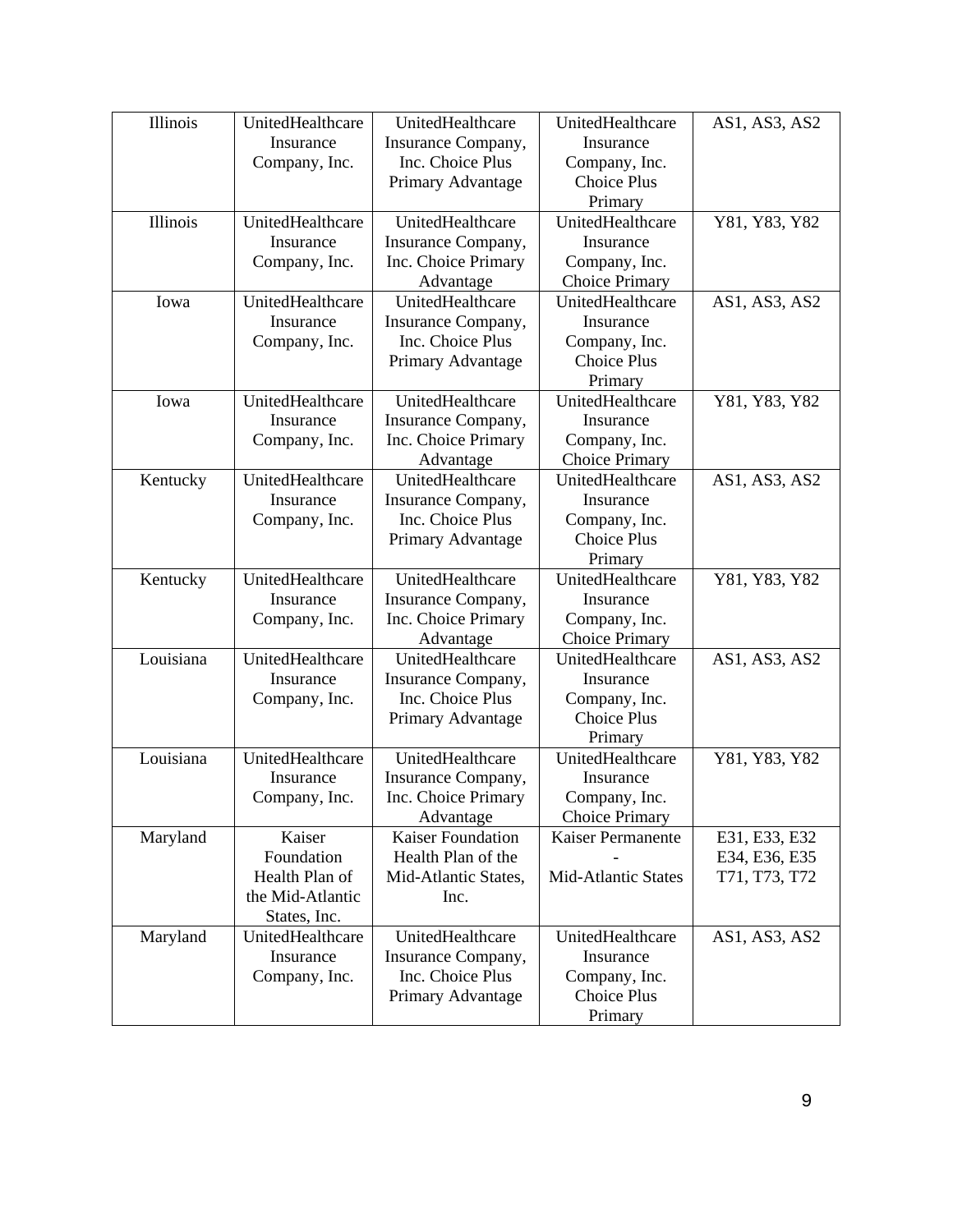| Maryland       | UnitedHealthcare | UnitedHealthcare         | UnitedHealthcare         | Y81, Y83, Y82 |
|----------------|------------------|--------------------------|--------------------------|---------------|
|                | Insurance        | Insurance Company,       | Insurance                |               |
|                | Company, Inc.    | Inc. Choice Primary      | Company, Inc.            |               |
|                |                  | Advantage                | <b>Choice Primary</b>    |               |
| Mississippi    | UnitedHealthcare | UnitedHealthcare         | UnitedHealthcare         | AS1, AS3, AS2 |
|                | Insurance        | Insurance Company,       | Insurance                |               |
|                | Company, Inc.    | Inc. Choice Plus         | Company, Inc.            |               |
|                |                  | Primary Advantage        | <b>Choice Plus</b>       |               |
|                |                  |                          | Primary                  |               |
| Mississippi    | UnitedHealthcare | UnitedHealthcare         | UnitedHealthcare         | Y81, Y83, Y82 |
|                | Insurance        | Insurance Company,       | Insurance                |               |
|                | Company, Inc.    | Inc. Choice Primary      | Company, Inc.            |               |
|                |                  | Advantage                | <b>Choice Primary</b>    |               |
| Missouri       | UnitedHealthcare | UnitedHealthcare         | UnitedHealthcare         | AS1, AS3, AS2 |
|                | Insurance        | Insurance Company,       | Insurance                |               |
|                | Company, Inc.    | Inc. Choice Plus         | Company, Inc.            |               |
|                |                  | Primary Advantage        | <b>Choice Plus</b>       |               |
|                |                  |                          | Primary                  |               |
| Missouri       | UnitedHealthcare | UnitedHealthcare         | UnitedHealthcare         | Y81, Y83, Y82 |
|                | Insurance        | Insurance Company,       | Insurance                |               |
|                | Company, Inc.    | Inc. Choice Primary      | Company, Inc.            |               |
|                |                  | Advantage                | <b>Choice Primary</b>    |               |
| Nevada         | UnitedHealthcare | UnitedHealthcare         | UnitedHealthcare         | VD1, VD3, VD2 |
|                | Insurance        | Insurance Company,       | Insurance                |               |
|                | Company, Inc.    | Inc. Choice Primary      | Company, Inc.            |               |
|                |                  | Advantage                | <b>Choice Primary</b>    |               |
| Nevada         | UnitedHealthcare | UnitedHealthcare         | UnitedHealthcare         | WF1, WF3, WF2 |
|                | Insurance        | Insurance Company,       | Insurance                |               |
|                | Company, Inc.    | Inc. Choice Plus         | Company, Inc.            |               |
|                |                  | Primary Advantage        | <b>Choice Plus</b>       |               |
|                |                  |                          | Primary                  |               |
| North Carolina | UnitedHealthcare | UnitedHealthcare         | UnitedHealthcare         | AS1, AS3, AS2 |
|                | Insurance        | Insurance Company,       | Insurance                |               |
|                | Company, Inc.    | Inc. Choice Plus         | Company, Inc.            |               |
|                |                  | Primary Advantage        | Choice Plus              |               |
|                |                  |                          | Primary                  |               |
| North Carolina | UnitedHealthcare | UnitedHealthcare         | UnitedHealthcare         | Y81, Y83, Y82 |
|                | Insurance        | Insurance Company,       | Insurance                |               |
|                | Company, Inc.    | Inc. Choice Primary      | Company, Inc.            |               |
|                |                  | Advantage                | <b>Choice Primary</b>    |               |
| Oregon         | Kaiser           | <b>Kaiser Foundation</b> | <b>Kaiser Permanente</b> | 571, 573, 572 |
|                | Foundation       | Health Plan of the       | - Northwest              | 574, 576, 575 |
|                | Health Plan of   | Northwest                |                          |               |
|                | the Northwest    |                          |                          |               |
| Oregon         | UnitedHealthcare | UnitedHealthcare         | UnitedHealthcare         | VD1, VD3, VD2 |
|                | Insurance        | Insurance Company,       | Insurance                |               |
|                | Company, Inc.    | Inc. Choice Primary      | Company, Inc.            |               |
|                |                  | Advantage                | <b>Choice Primary</b>    |               |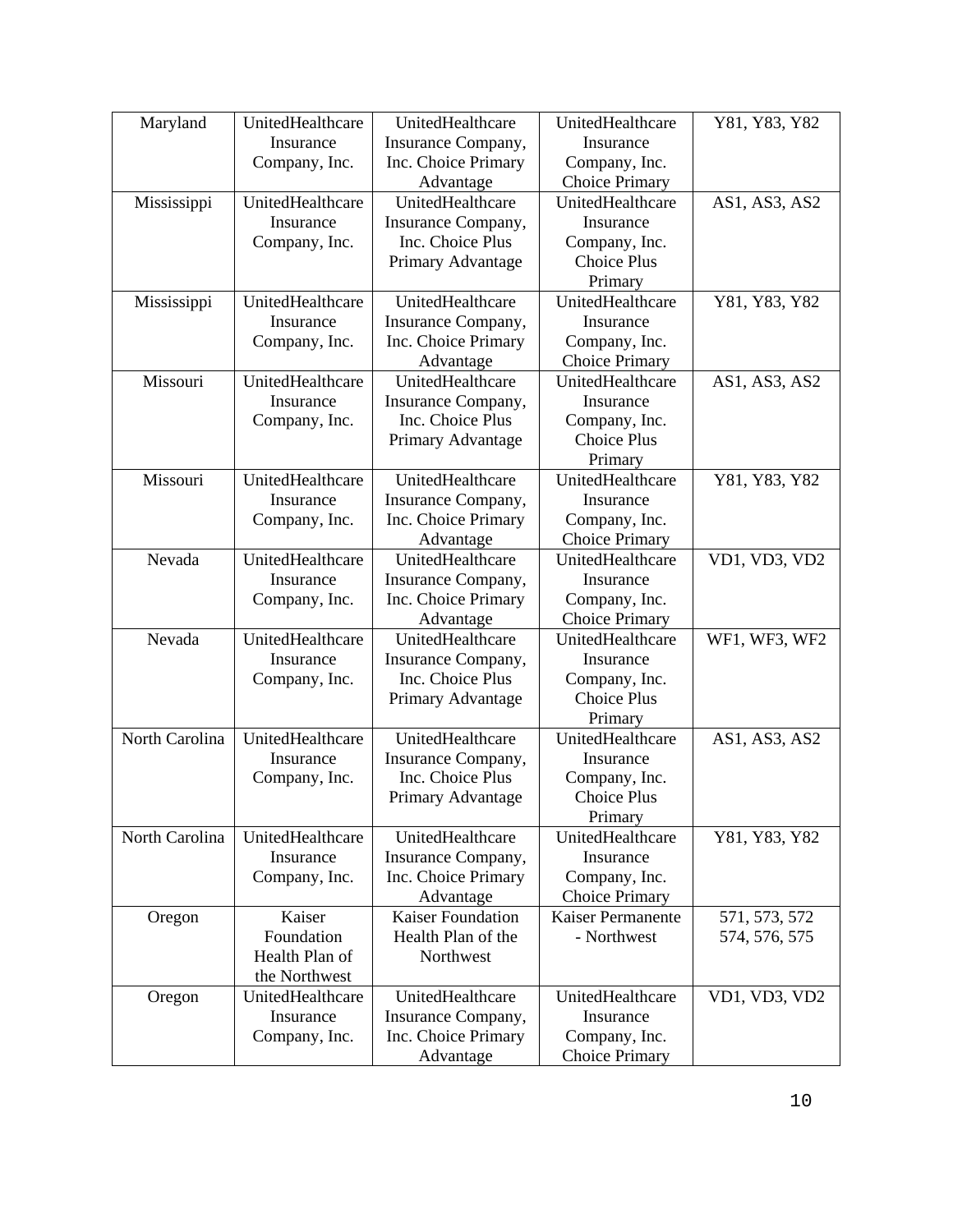| Oregon       | UnitedHealthcare | UnitedHealthcare         | UnitedHealthcare           | WF1, WF3, WF2 |
|--------------|------------------|--------------------------|----------------------------|---------------|
|              | Insurance        | Insurance Company,       | Insurance                  |               |
|              |                  | Inc. Choice Plus         |                            |               |
|              | Company, Inc.    |                          | Company, Inc.              |               |
|              |                  | Primary Advantage        | <b>Choice Plus</b>         |               |
|              |                  |                          | Primary                    |               |
| Pennsylvania | UnitedHealthcare | UnitedHealthcare         | UnitedHealthcare           | AS1, AS3, AS2 |
|              | Insurance        | Insurance Company,       | Insurance                  |               |
|              | Company, Inc.    | Inc. Choice Plus         | Company, Inc.              |               |
|              |                  | Primary Advantage        | <b>Choice Plus</b>         |               |
|              |                  |                          | Primary                    |               |
| Pennsylvania | UnitedHealthcare | UnitedHealthcare         | UnitedHealthcare           | Y81, Y83, Y82 |
|              | Insurance        | Insurance Company,       | Insurance                  |               |
|              | Company, Inc.    | Inc. Choice Primary      | Company, Inc.              |               |
|              |                  | Advantage                | <b>Choice Primary</b>      |               |
| Tennessee    | UnitedHealthcare | UnitedHealthcare         | UnitedHealthcare           | AS1, AS3, AS2 |
|              | Insurance        | Insurance Company,       | Insurance                  |               |
|              | Company, Inc.    | Inc. Choice Plus         | Company, Inc.              |               |
|              |                  |                          | <b>Choice Plus</b>         |               |
|              |                  | Primary Advantage        |                            |               |
|              |                  |                          | Primary                    |               |
| Tennessee    | UnitedHealthcare | UnitedHealthcare         | UnitedHealthcare           | Y81, Y83, Y82 |
|              | Insurance        | Insurance Company,       | Insurance                  |               |
|              | Company, Inc.    | Inc. Choice Primary      | Company, Inc.              |               |
|              |                  | Advantage                | <b>Choice Primary</b>      |               |
| Texas        | UnitedHealthcare | UnitedHealthcare         | UnitedHealthcare           | AS1, AS3, AS2 |
|              | Insurance        | Insurance Company,       | Insurance                  |               |
|              | Company, Inc.    | Inc. Choice Plus         | Company, Inc.              |               |
|              |                  | Primary Advantage        | <b>Choice Plus</b>         |               |
|              |                  |                          | Primary                    |               |
| Texas        | UnitedHealthcare | UnitedHealthcare         | UnitedHealthcare           | Y81, Y83, Y82 |
|              | Insurance        | Insurance Company,       | Insurance                  |               |
|              | Company, Inc.    | Inc. Choice Primary      | Company, Inc.              |               |
|              |                  | Advantage                | <b>Choice Primary</b>      |               |
| Virginia     | Kaiser           | <b>Kaiser Foundation</b> | Kaiser Permanente          | E31, E33, E32 |
|              | Foundation       | Health Plan of the       |                            | E34, E36, E35 |
|              | Health Plan of   | Mid-Atlantic States,     | <b>Mid-Atlantic States</b> | T71, T73, T72 |
|              |                  |                          |                            |               |
|              | the Mid-Atlantic | Inc.                     |                            |               |
|              | States, Inc.     |                          |                            |               |
| Virginia     | UnitedHealthcare | UnitedHealthcare         | UnitedHealthcare           | AS1, AS3, AS2 |
|              | Insurance        | Insurance Company,       | Insurance                  |               |
|              | Company, Inc.    | Inc. Choice Plus         | Company, Inc.              |               |
|              |                  | Primary Advantage        | <b>Choice Plus</b>         |               |
|              |                  |                          | Primary                    |               |
| Virginia     | UnitedHealthcare | UnitedHealthcare         | UnitedHealthcare           | Y81, Y83, Y82 |
|              | Insurance        | Insurance Company,       | Insurance                  |               |
|              | Company, Inc.    | Inc. Choice Primary      | Company, Inc.              |               |
|              |                  | Advantage                | <b>Choice Primary</b>      |               |